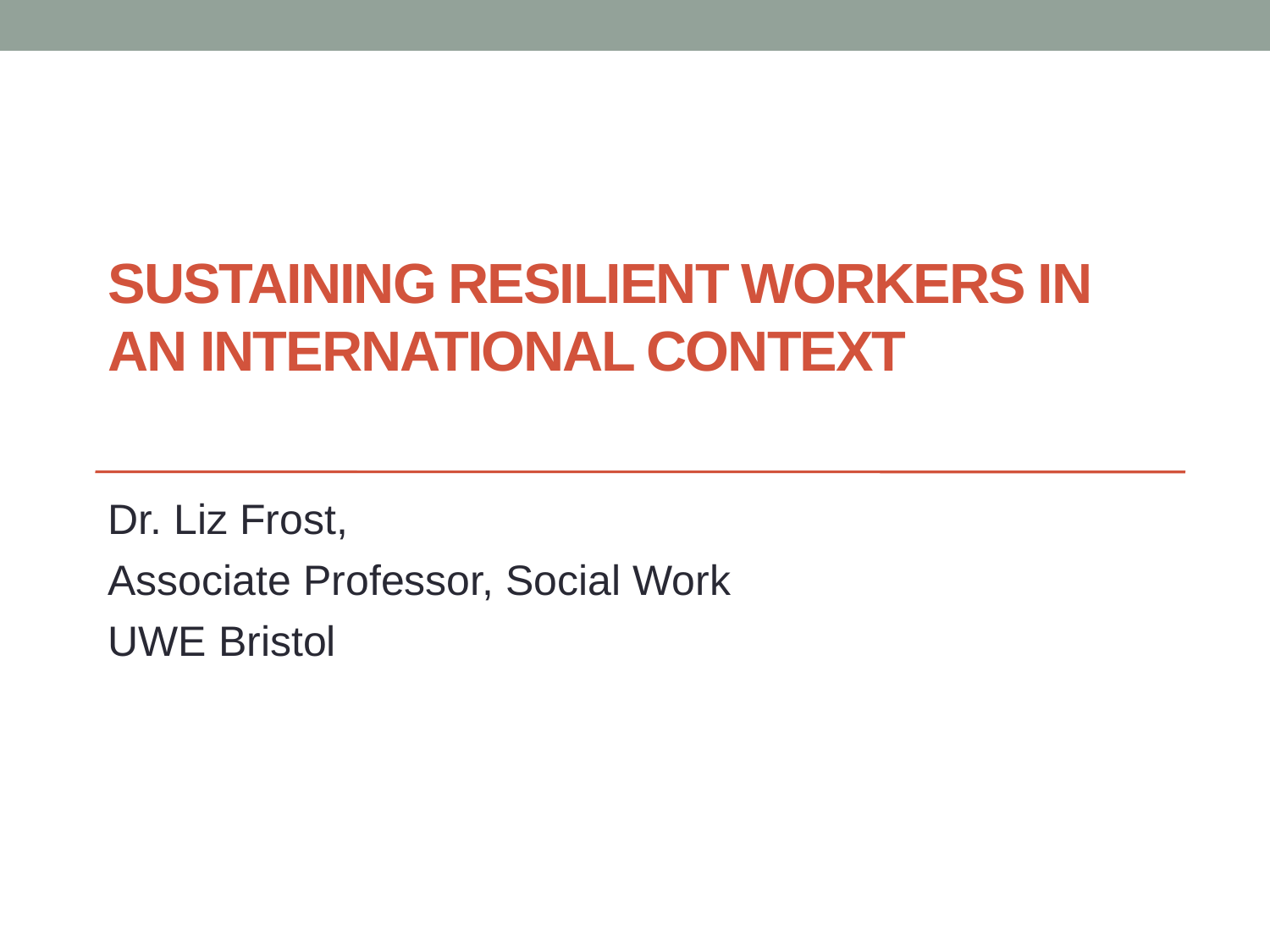### **The Research Team**

- Liz Frost, UWE, Eng;
- Karin Kullberg, Lund, Swe;
- Annamaria Campanini, Milano Bicocca, It;
- Alessandro Sicora, Calabria, It;
- Staffan Höjer, Gothenburg, Swe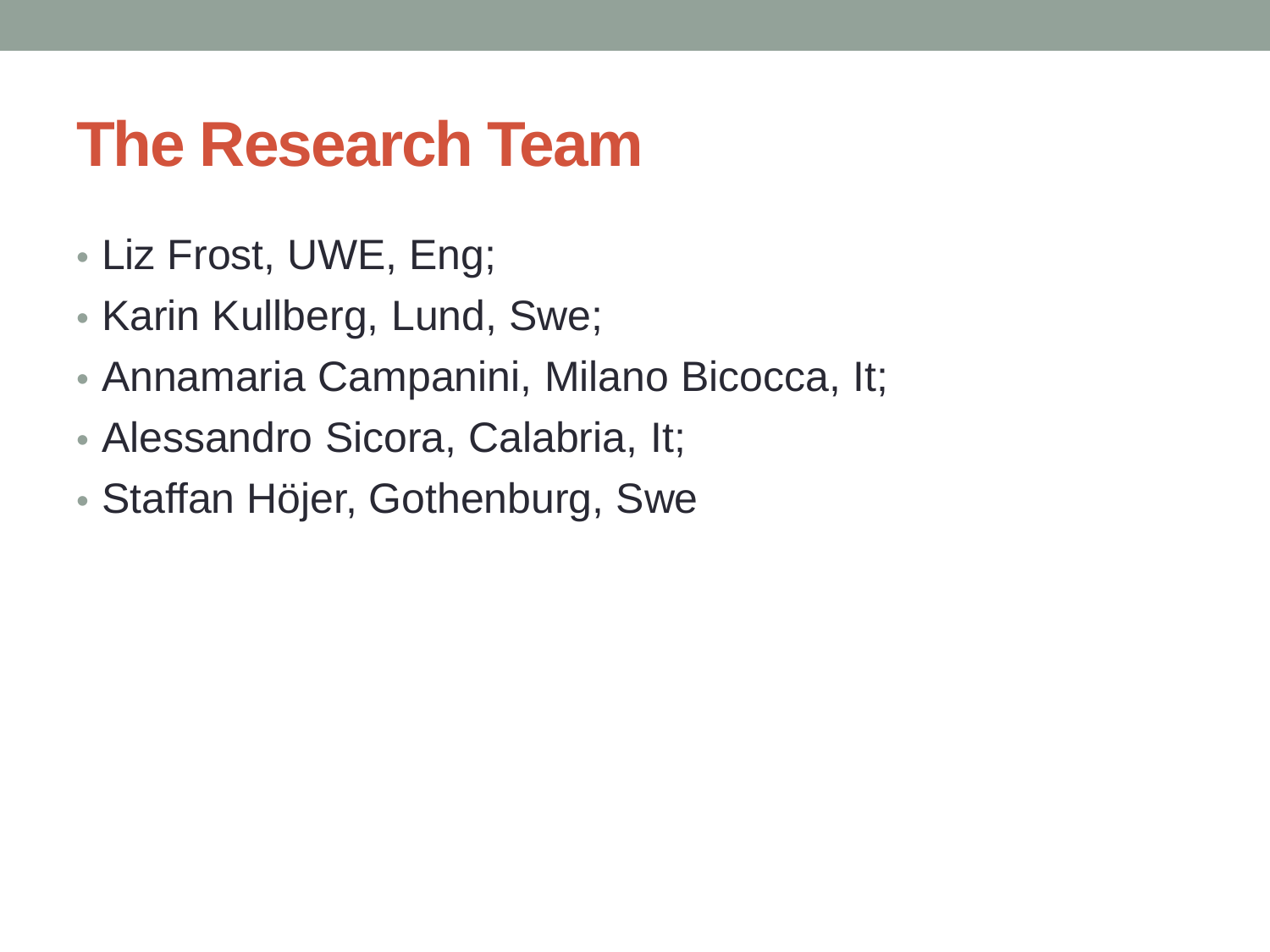#### **Introduction- research in the context of…**

- The problematic: Child protection social work an international reality and sickness/attrition rates of much concern in e.g. Canada, Australia, UK, Sweden and Italy.
- Hugely wasteful in terms of educational/organisational resources, individual hopes and dreams, and detrimental to service users
- The team: Ongoing collaboration between Italy, Sweden and the UK,
- Previous project on 'readiness to practice' which opened up further questions
- Individual and compatible strengths and interests of the research team
- Support: EASSW project funding to develop the area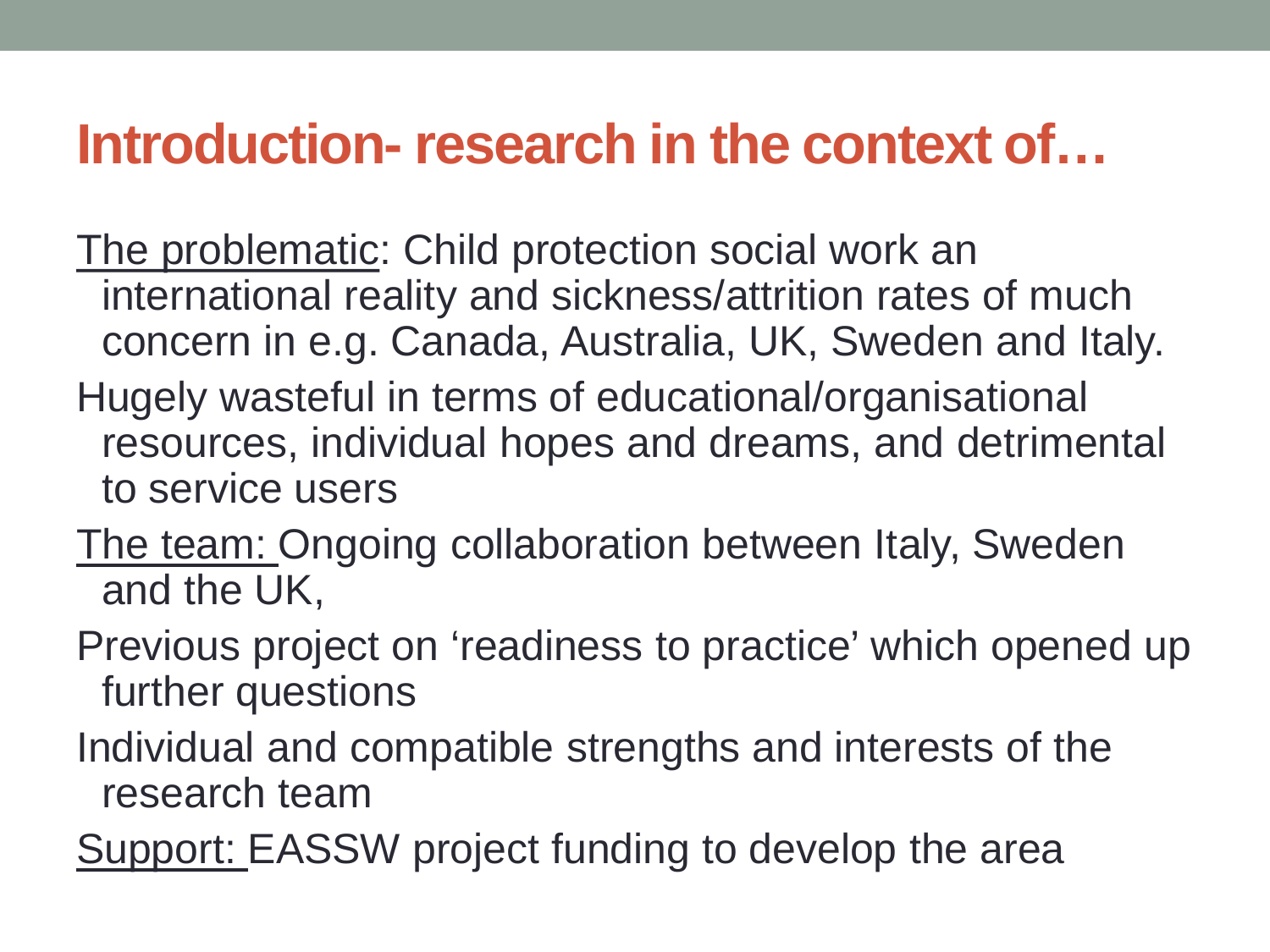## **Today's presentation**

- Previous research and theory: resilience theory and a working model of resilience;
- Findings: 5 areas that influence peoples willingness to remain in child protection: their perception of the nature of the task; organisational issues, supervision, personal and relational resilience and social work education.
- Some conclusions and questions.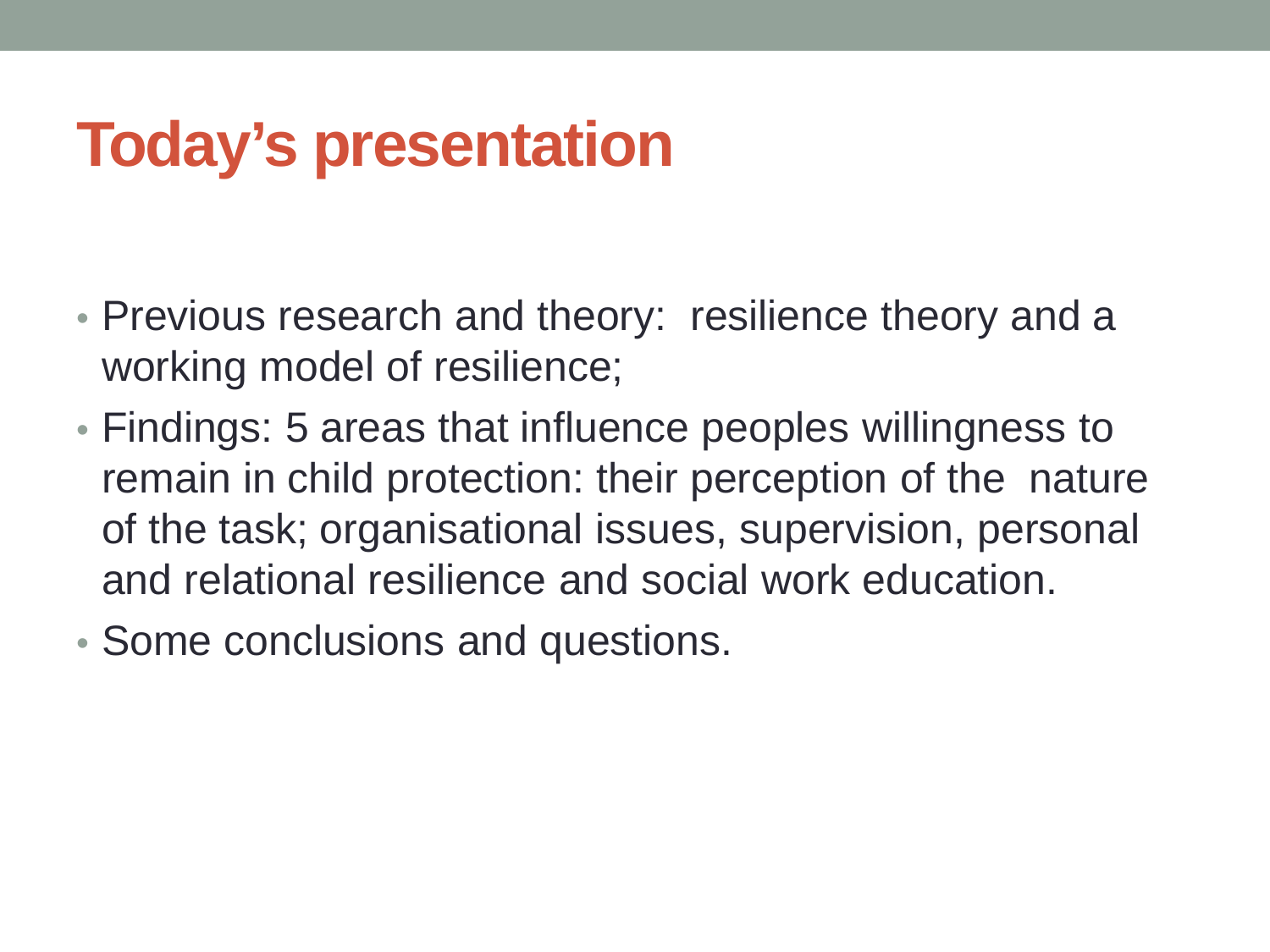## **Previous research (1)**

- A substantial body of research on the difficulties for social workers involved in child protection. A range of papers present high turn over rates all over the world (Norway as an exception? Healey & Oltedal 2012) The research tends to focus on:
- Trauma (secondary traumatic experiences)
- Burnout (more some years ago, but still a lot)
- Resilience (a systematic review finds 69 articles relevant on resilience in child protection workers(Collins,2008 ).
- Friends, peer-groups, support, inclusion (Borak et al, 2006)
- Most articles focus on "why are they leaving?" not "why are they staying?"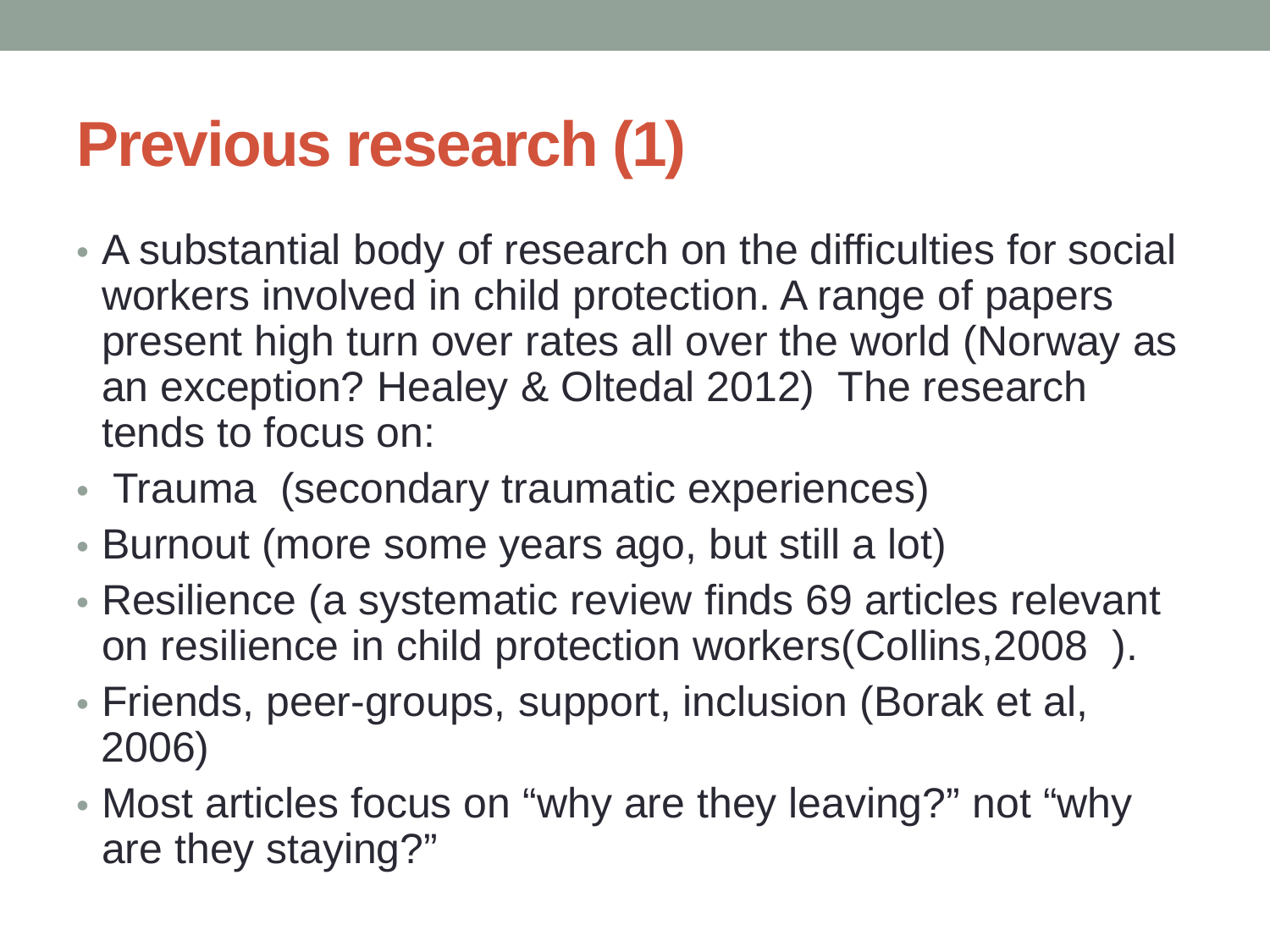### Previous research (2)

- Some studies on people who stay in difficult situations. They are however often focused on the individual (how individuals can endure and even like working despite high stress levels), ignoring organizational levels. However there are a number of discursive articles that offer a more contextual analysis, and propose remedial action, e.g. :
- More supervision
- Support for reflective practice and peer support
- Discuss what social work education can do.

 However there seems to be a need to focus on different aspects of social work resilience: individual, organizational and educational. (The purpose this study).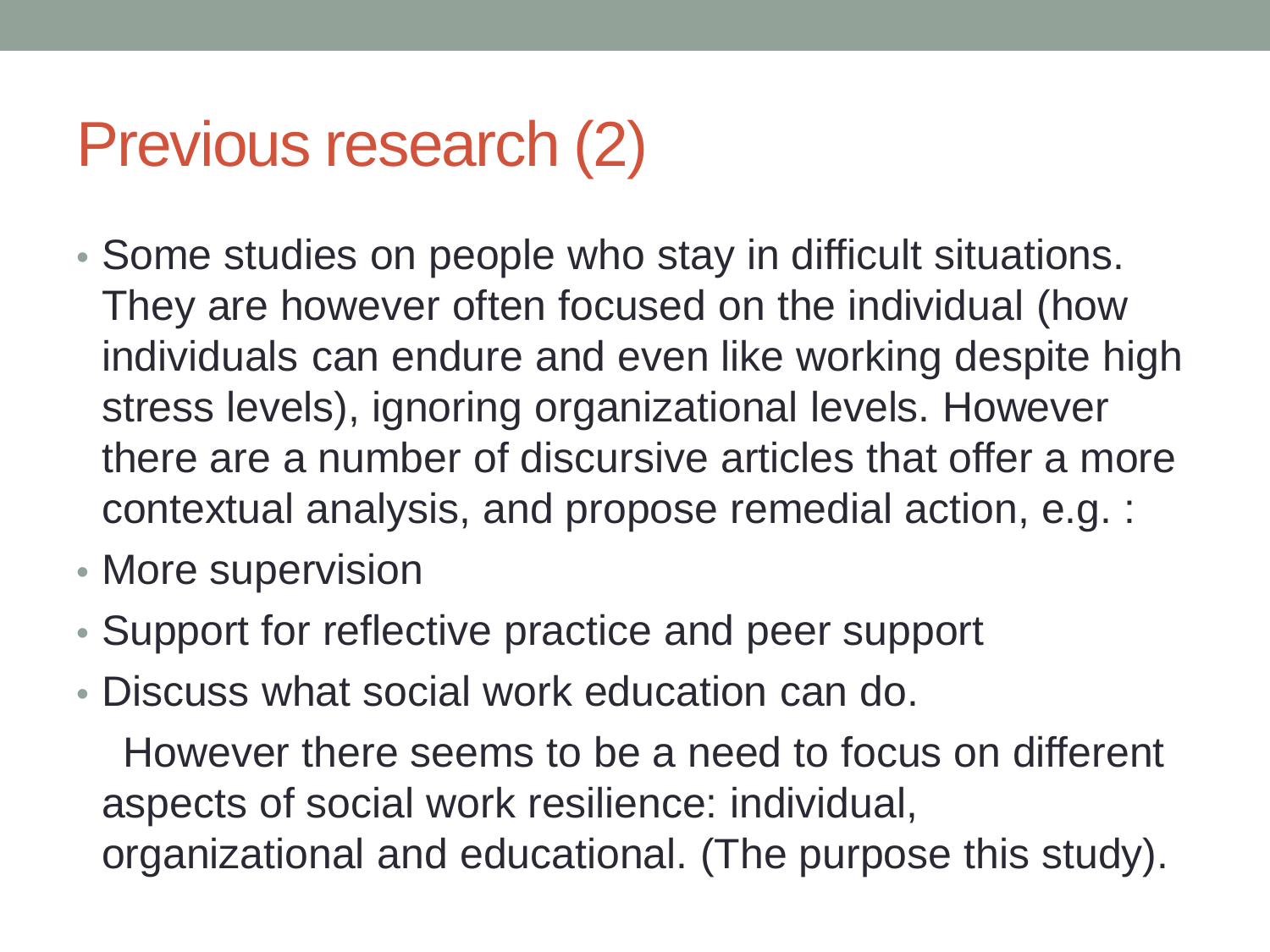## Models of resilience (1)

- Horwitz (2006;1998) uses to Rutter's theory of resilience in childhood to apply to supporting professional resilience in 4 ways:
- Risk reduction (trying to avoid exposure to traumatizing events)
- Avoid negative chain reactions (often the handling of the events that can cause more trauma)
- Development of self-esteem ("task accomplishment in the context of loving interpersonal relationships")
- Openness to life opportunities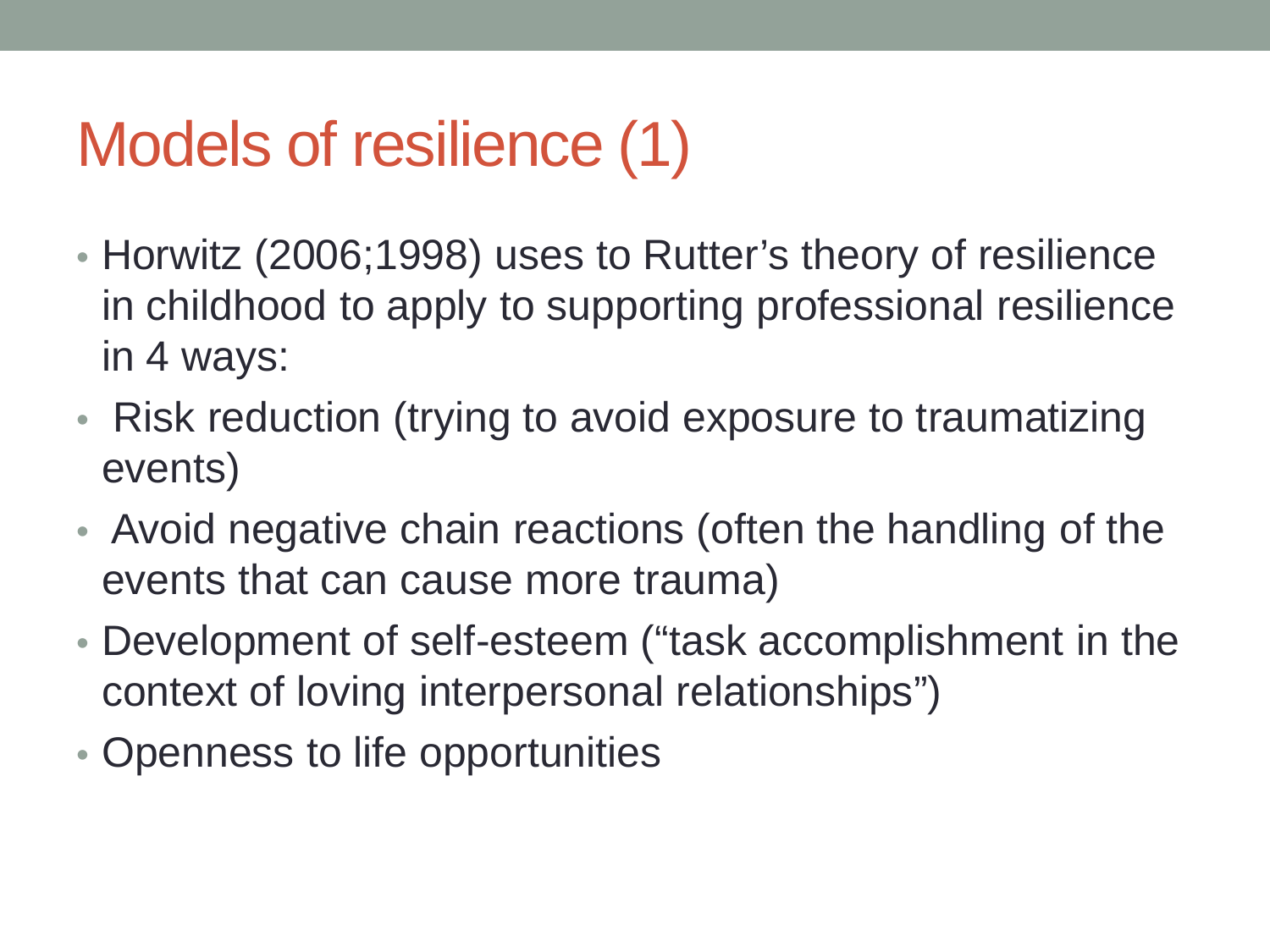#### **Models of resilience (2)**

#### **Stefan Venistendael and Jaques Lecomte: the 'casita' model of resilience**

Venistendael (2003) argues resilience:

- Is never absolute
- Is variable in time and space
- 2 dimensions resistance and construction, to do the latter involves imaging the future
- In certain cases the capacity to transform negative events for some elements of growth. Growth will sometimes happen in spite of problems, sometimes because of them and sometimes be a mixture'
- Is built in a [lasting] relationship between an individual/group and its surroundings/environment
- Links to ethical principles what is 'positive adaptation', what does it mean 'to adapt' to repressive regimes or difficulties?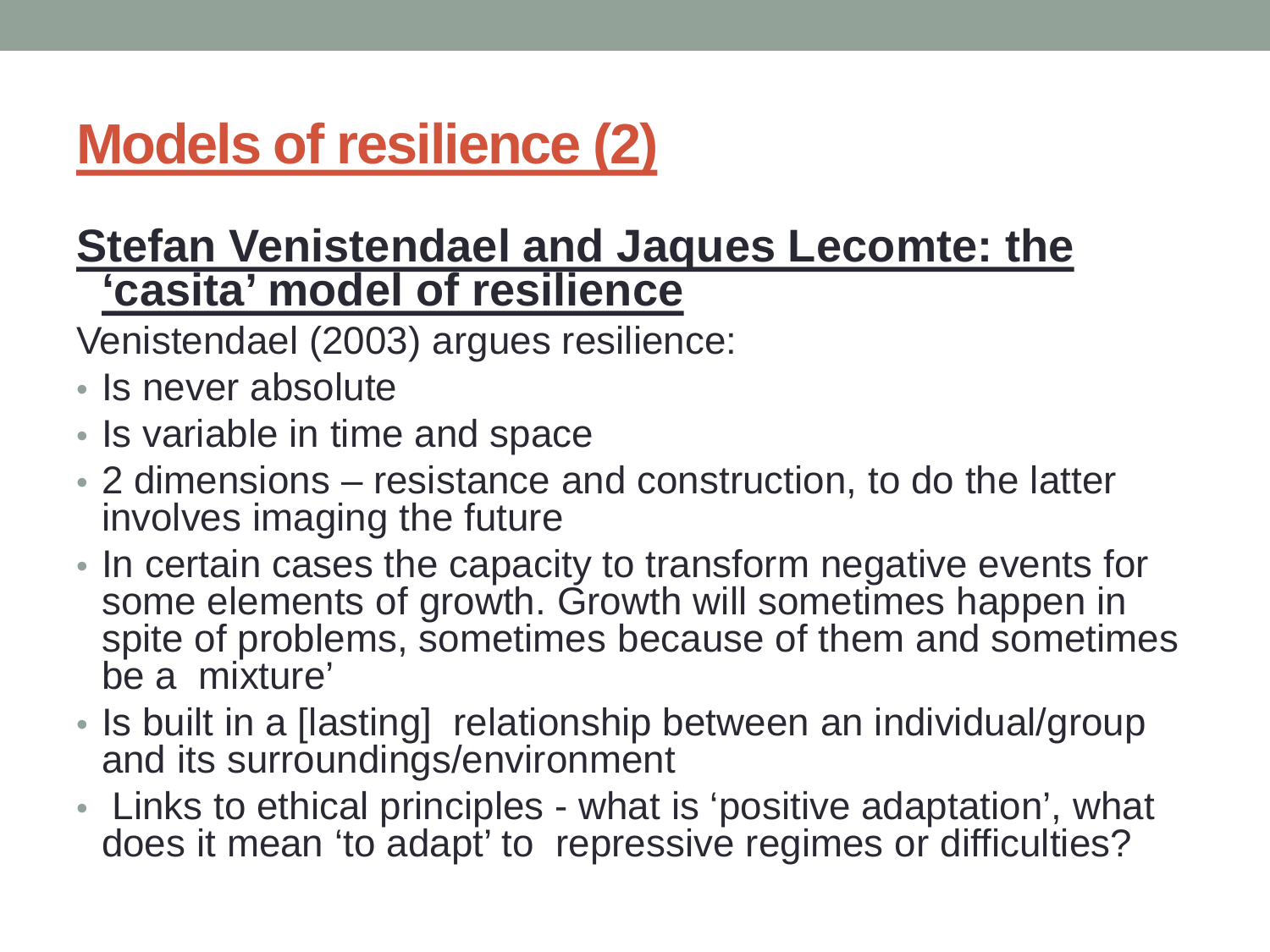

**Basic physical health**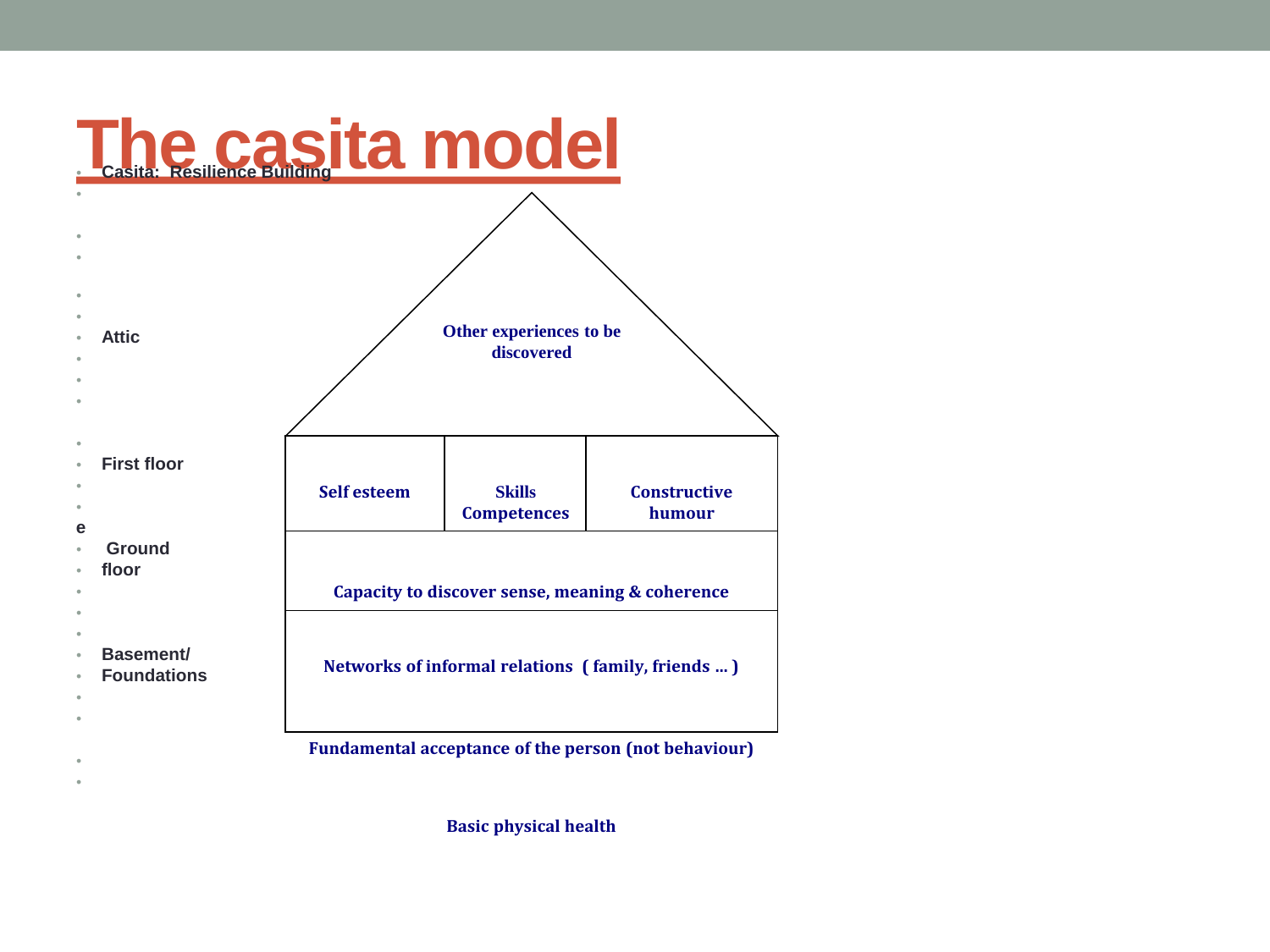### **The Casita model, cont.**

This offers a notion of relationships, networks, connections etc. at the foundational level,

It recognises the need for making sense and making meaning: perhaps being creative, feeling what you do is worthwhile, some chance of humour, of self-esteem and recognition, and some spaces to develop into.

It does not recognise/name how these things can be supported and developed: organisationally, through supervision, connections and education ?– as we now go on to do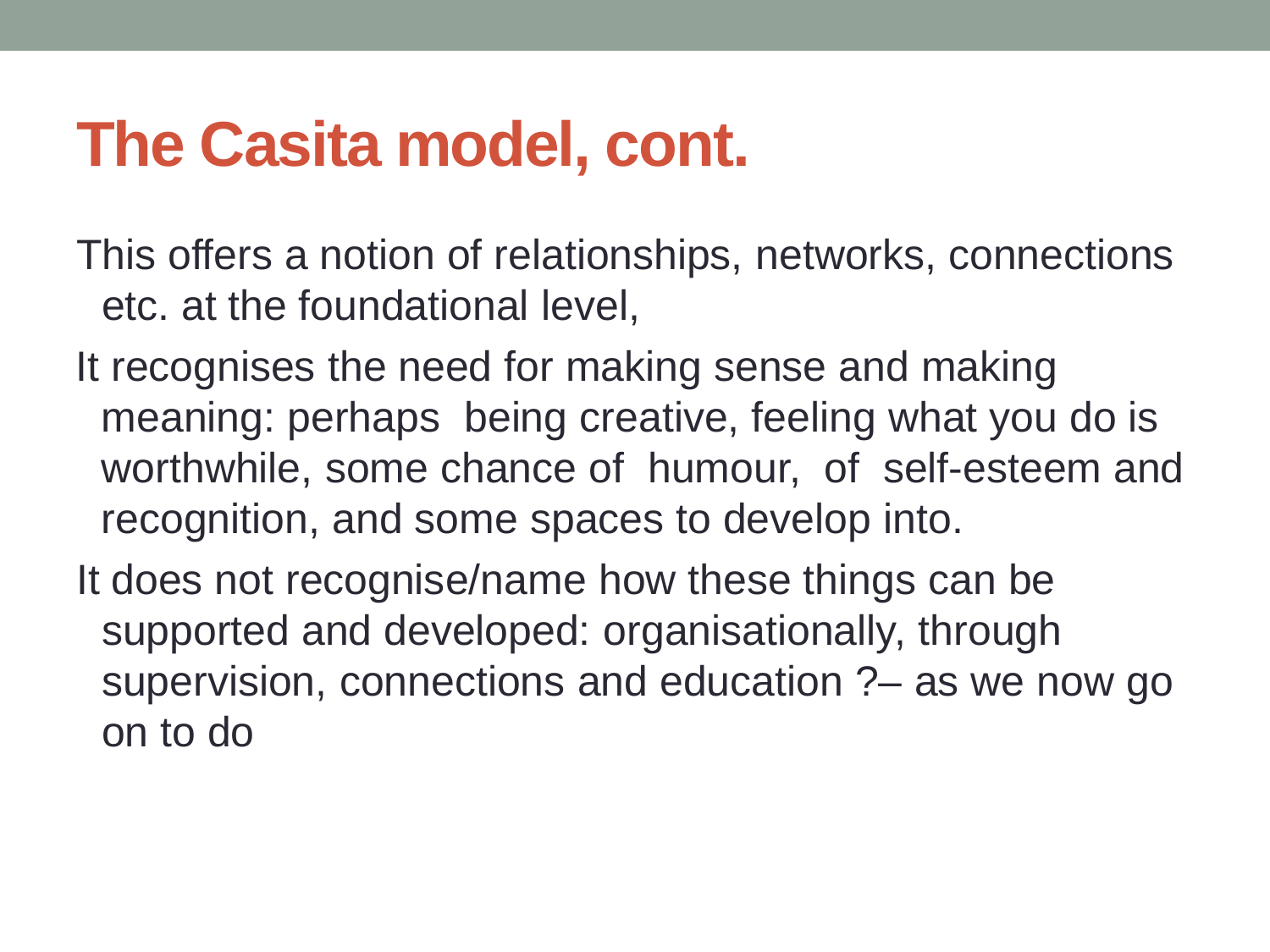# Methodology used

- Semi-structured hermeneutic interviews, group and individual. Accessed perceptions of core issues of resilience in child protection sw practice
- Personal and professional background
	- **Motivations**
	- Perception on drop-out
	- Role of organizations, education, other factors
- Transcripts analysis and categorization

**People interviewed (Nov. '12 – Feb. '13)**

|              | <b>SW</b> | Sw<br>man<br>ager<br>S | Sw<br>educ<br>ator<br>S | Tot. |
|--------------|-----------|------------------------|-------------------------|------|
| <b>Italy</b> | 12        | $\overline{4}$         | 5                       | 21   |
| Sweden       | 6         | 3                      | 6                       | 15   |
| UK           | 9         | 3                      | 6                       | 18   |
| Tot.         | 27        | 10                     | 17                      | 54   |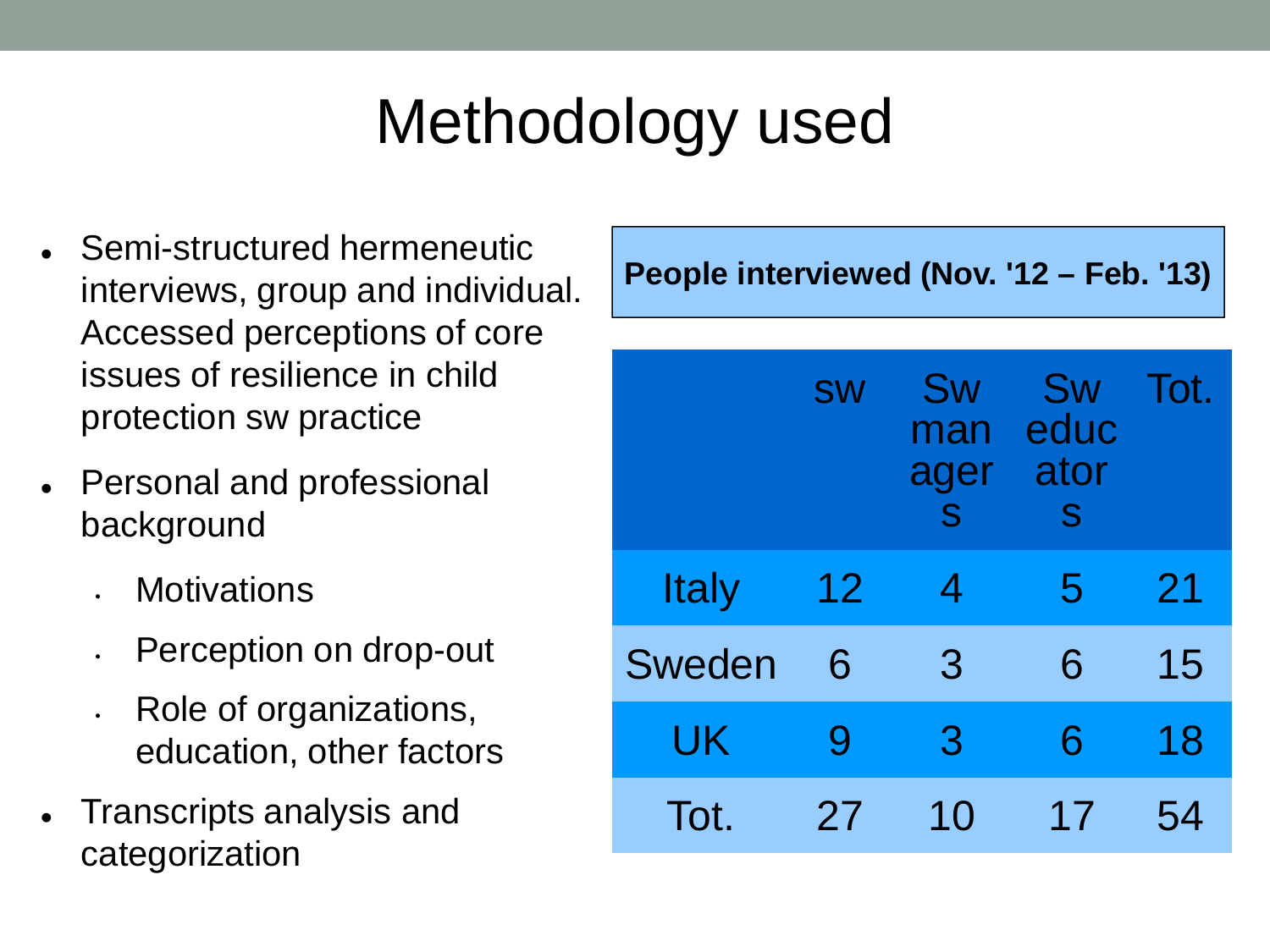# **The social work task itself (1)**

- **The mission – protecting and supporting families and children**
- - I love this job
- - this is my passion
- - not for everyone
- - feel responsible for the next generation
- **The power dimension of the job**
- - you can make a change in peoples' lives
- - perhaps not change the world, but matter to individuals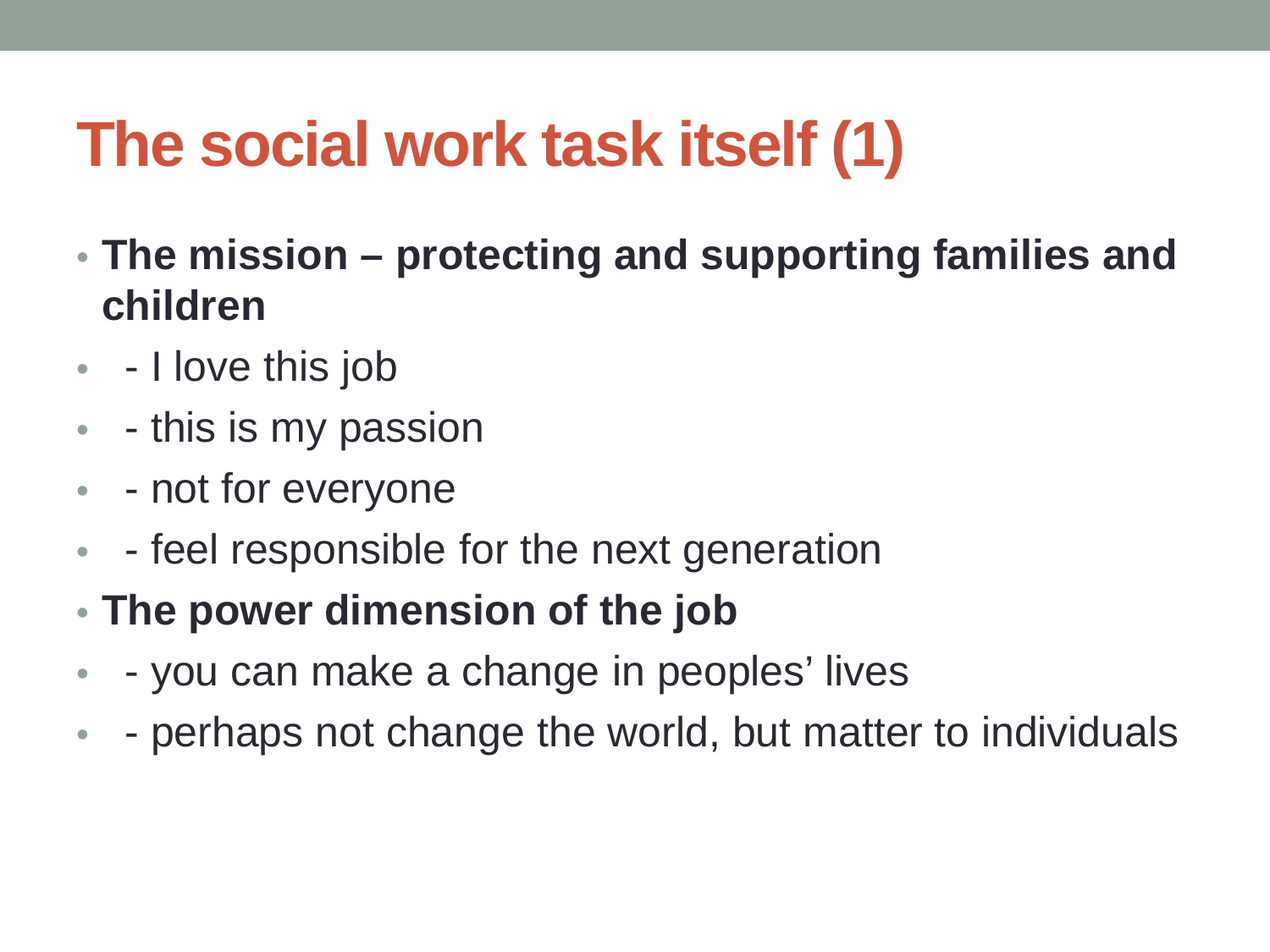# **The task itself (2)**

- **The variation of task**
- - this job is never boring,
- - no day is the same
- - never know what to expect
- - includes talking to people, analysing, writing, playing with children, shopping with mothers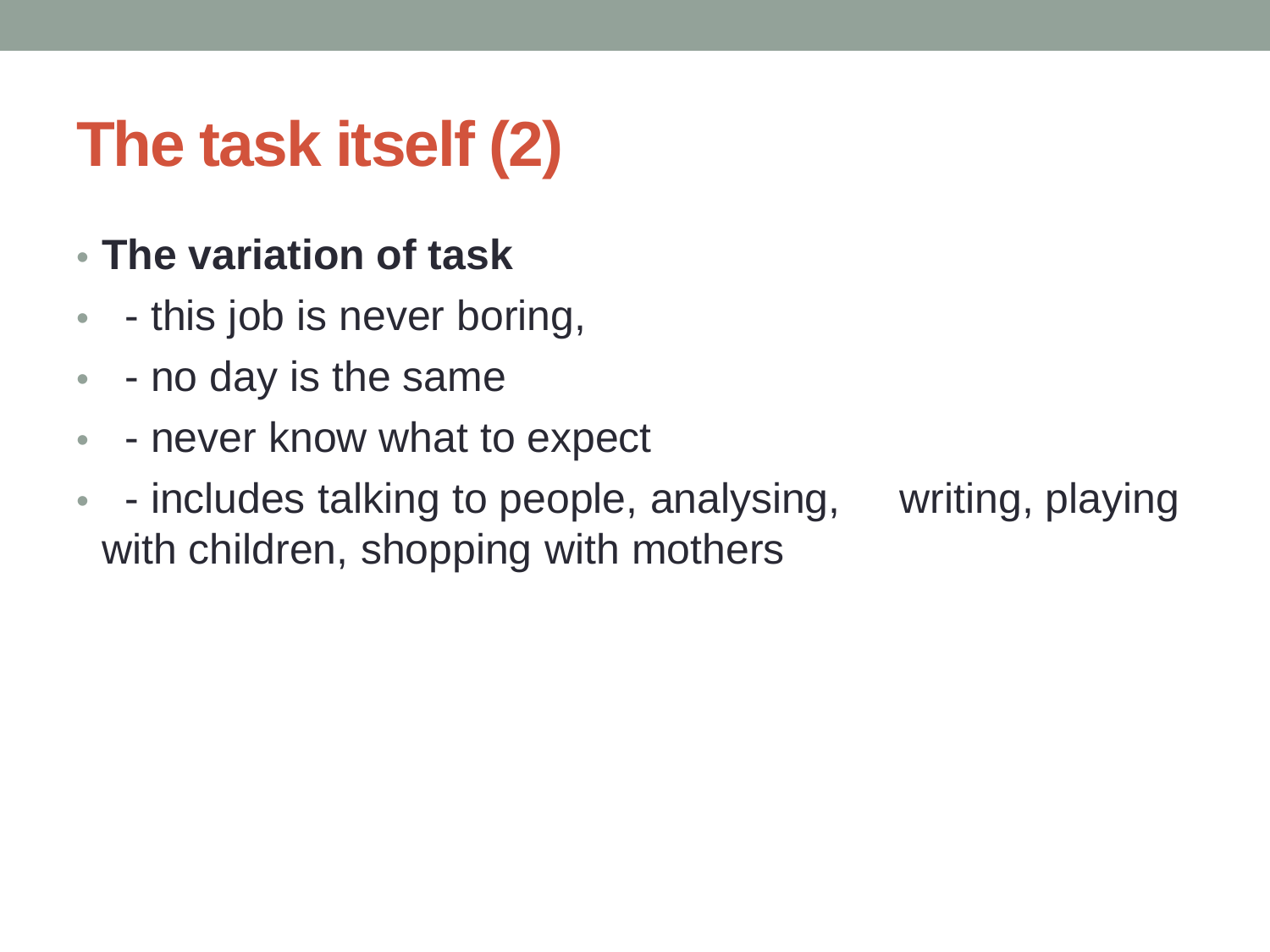# **Organisational issues (1)**

- **The working structure as such**
- - an understandable structure for how cases are handled
- -not too many cases
- - an organized daily work situation
- - to have resources for the families
- - reasonable salary
- -not working alone in difficult cases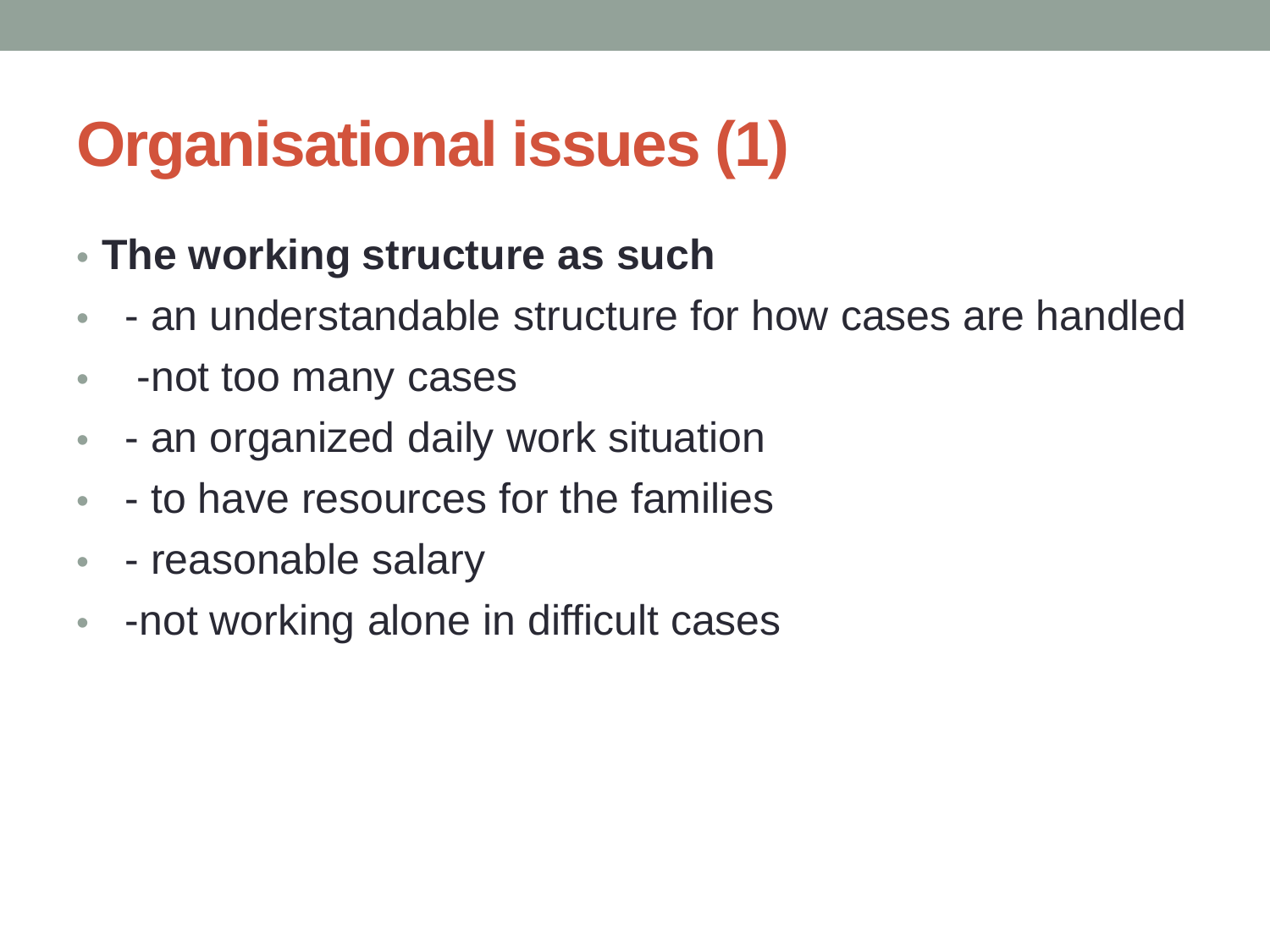# **Organisational issues (2)**

- **The importance of the team manager**
- - someone in charge
- - cover your back
- - who prioritizes the safety of children and staff
- - gives you recognition
- - knows all the cases / vs / not too involved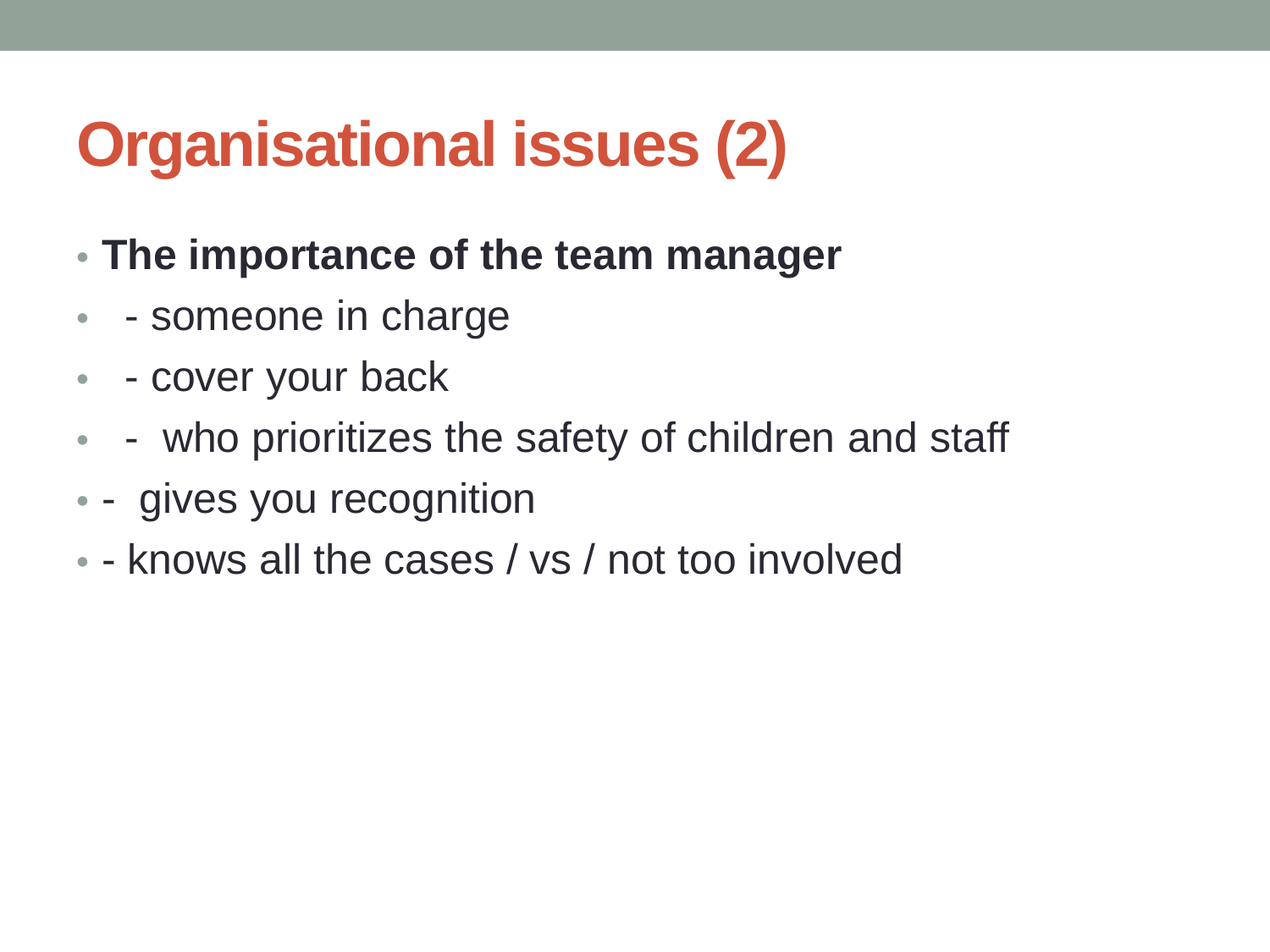# Organisational issues (3)

#### • **The team itself**

- - 'we have a good mode'
- - trust each other
- - colleagues help with difficult assessments
- - senior practitioners who take responsibility
- - also having fun together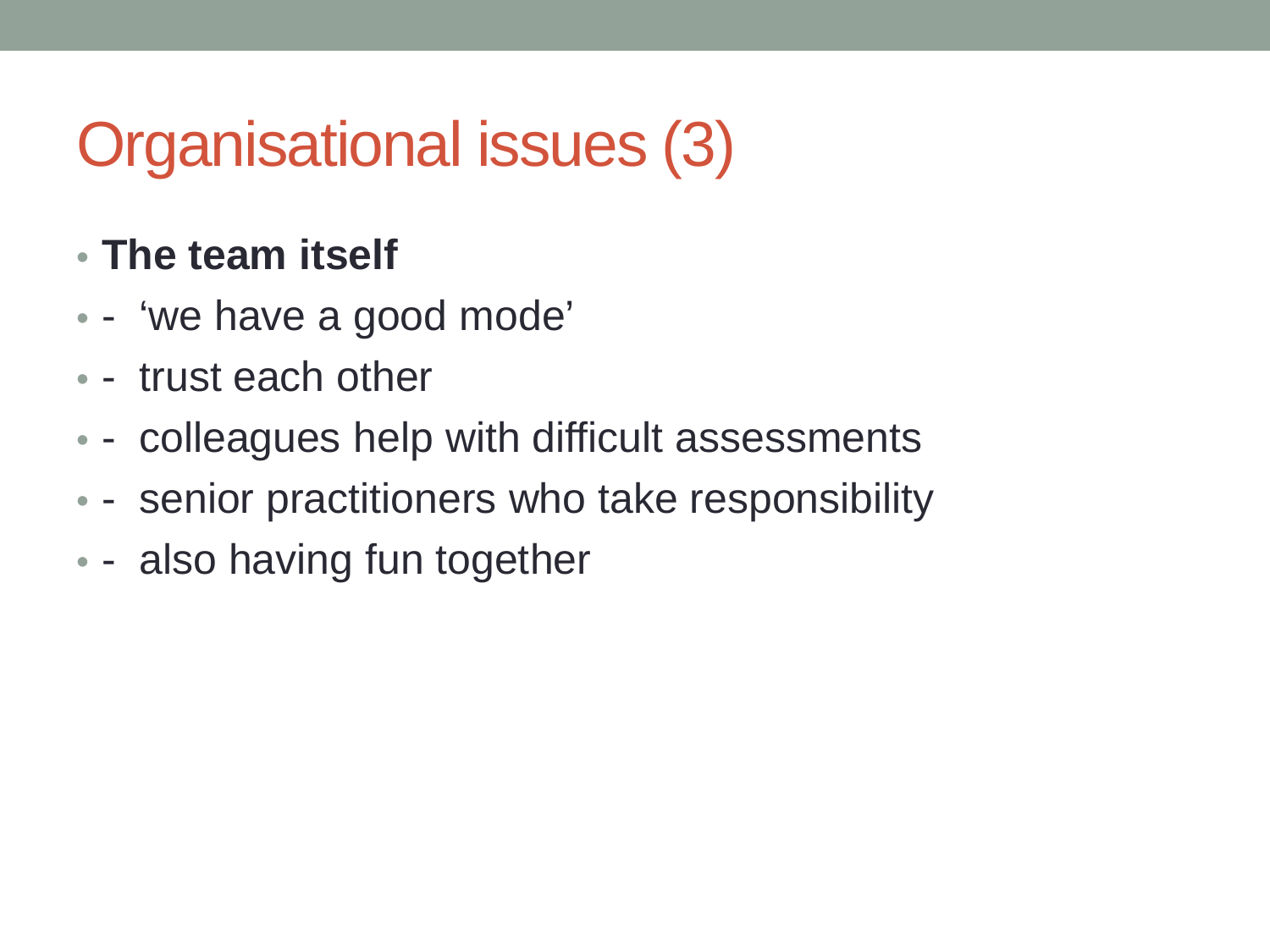## Organisational issues (4)

- **Creating room for supervision and reflection**
- - formal supervision on cases
- - external supervision on feelings and relations
- - Informal spaces and opportunities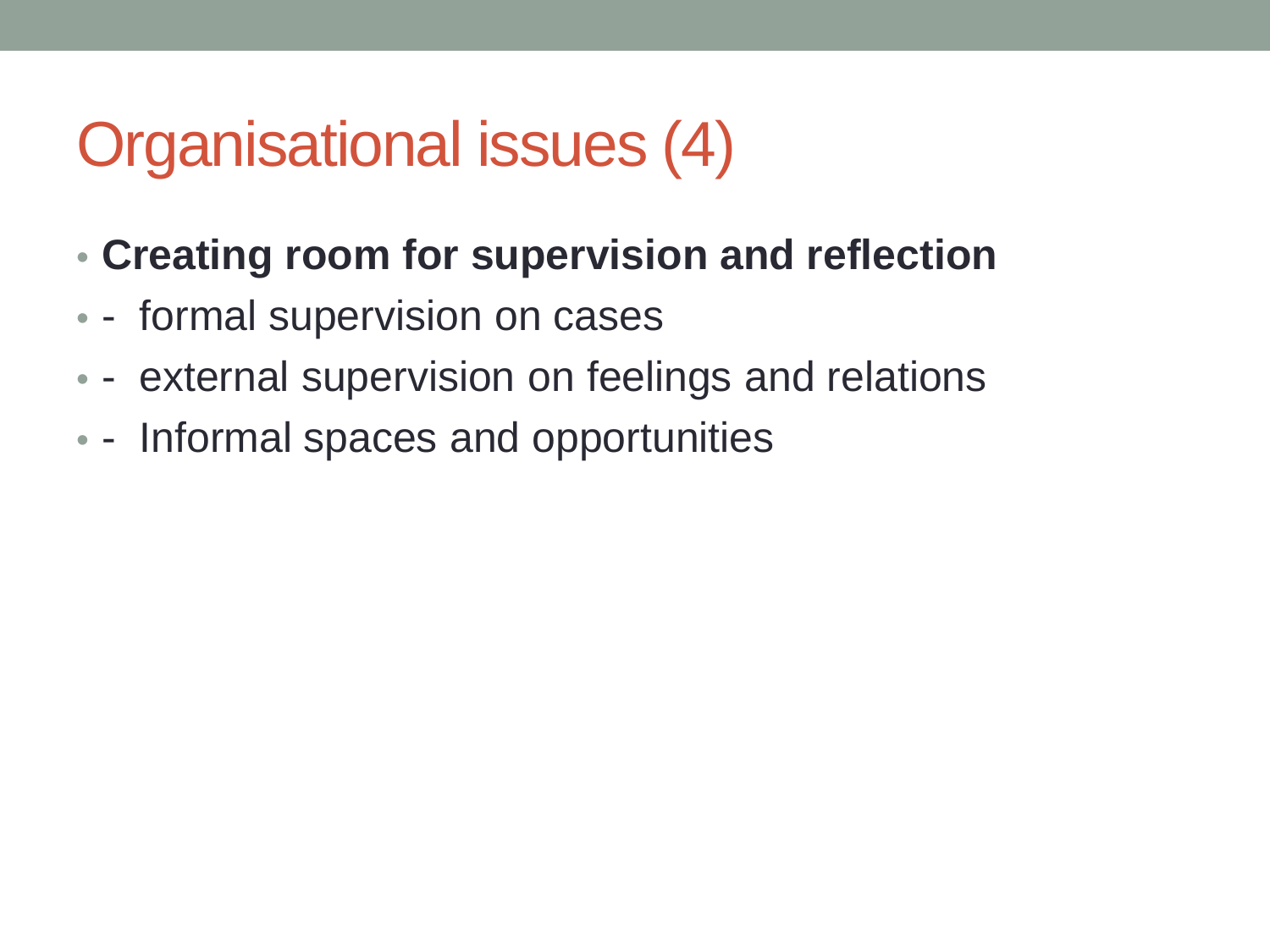

#### **High value placed on**

**Internal** It is like a holy cow, … well I think it is important, and I think every social service here in Sweden have it every other week… And you cant take that away. (Manager G).

**External/** I think it is good that we have this supervision from external supervision that we can use for the cases and also for the group to talk when we feel like we need it. (L.)

**Individual** I valued one to one supervision. I found that the most helpful (UK)

**Group**The supervision internal we do in a group. In our cases, we do it with our boss, it takes some time, but I think it is really good, because we know each others clients, and we also know how to deal with different things the next time they happen. (G.)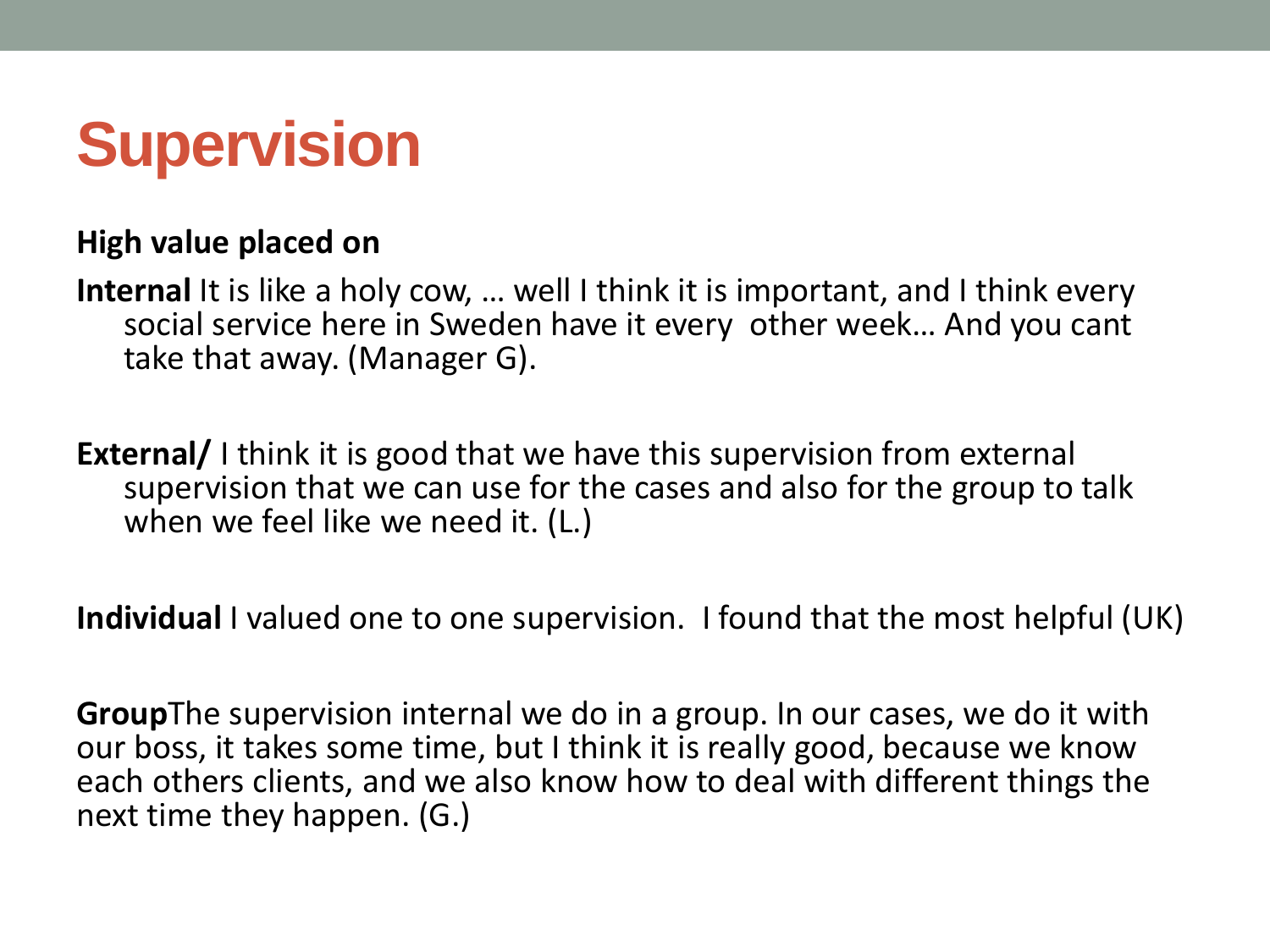### **Supervision, cont**

#### • **Self-generated:**

- The exchange between us in important when you can do it. They aren't structured and formal space. They are informal but they are not sufficient. We have created a group that meets once a week. We can talk between us but it's changed now. (Mi)
- Another thing I wanted was supervision. But it was impossible. At that time there was some possibilities, there was some money, but my colleagues did not want because they considered it as a control, even if it was not. (Ca)
- We talk between us, we have a continuous dialogue between us.
- We support ourselves. (Cal) We supervise between us: colleagues.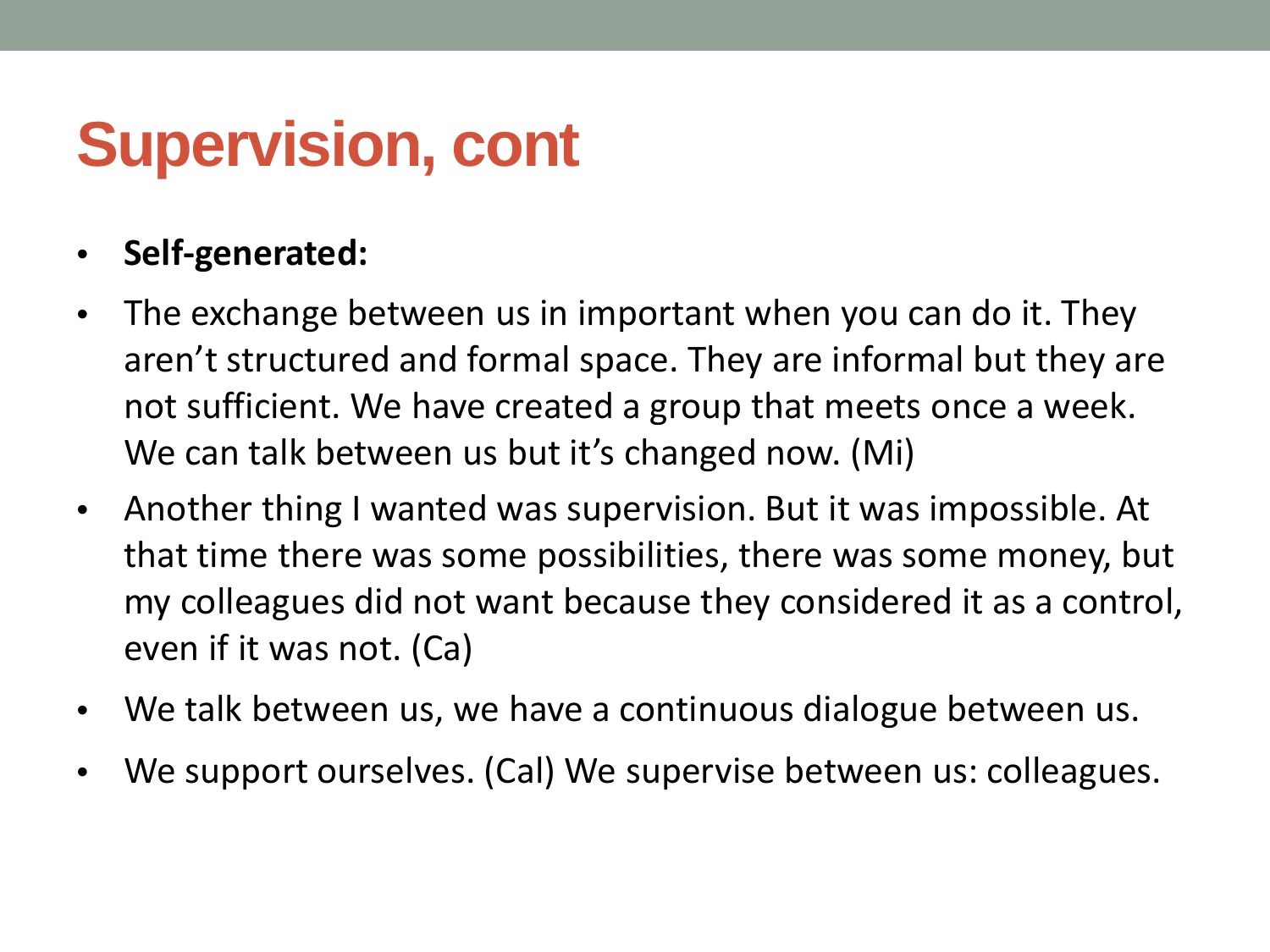### **Friendship and connections:**

- **' Recognition' (e.g Honneth )**
- Eng –"Why I think I'm still here today is that kind of feeling of support …peer to peer stuff…people having an awareness of you or kind of having recognition of what work you are doing and where you are at emotionally."

#### **Support**

• It -The work group is crucial –'peers' 'friends' for support and supervision- usually the only resource. "the exchange between us is important when you can do it. They aren't structured and formal spaces. They are informal but they are not sufficient".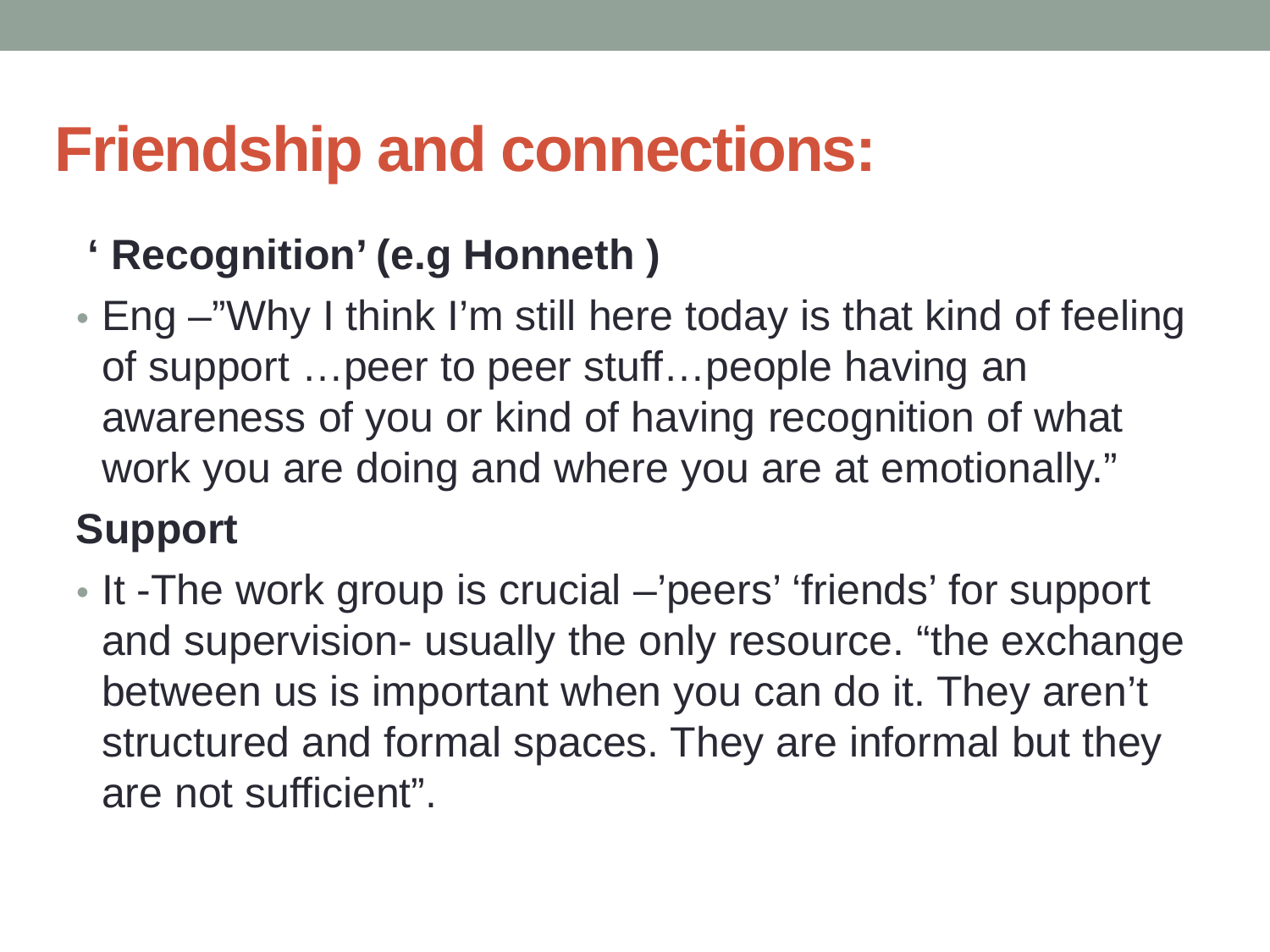# Friendship and connections (2)

#### **Humour and emotional 'lift'**

• SW "If you are a strong team and support each other and that you can have humour and lift each other up emotionally it makes all the difference"

#### **Strength/resilience**

• Sw –" 'One thing to get a bigger resilience is that the group is a joint unit that makes the individual social worker feel strong: 'I am not alone in this I am part of a team we are doing this together'

#### **Friendship**

• UK "The friends I have now are the friends I had from work…"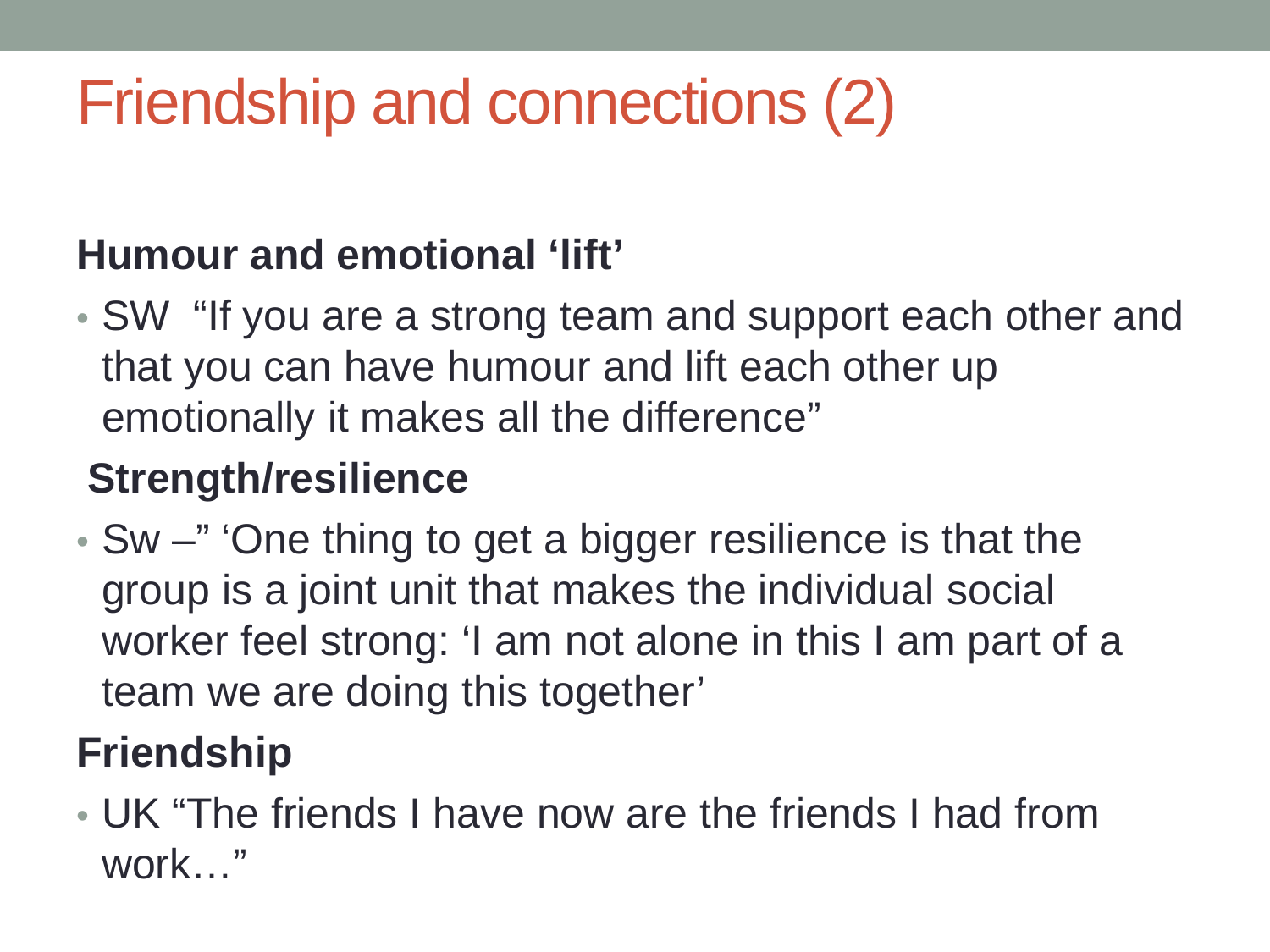### **Social work education**

- **Social Work education**
- What do you think could be done on educational level to make people more resilient?" "Maybe to get more prepared. (…) Maybe how to handle stress. I think more practical tips or ways to how do you do when you feel like this where you go. How do you try to get yourself on a normal level"
- "Because I had a picture of what working at a social office was but it didn't, it wasn't´ true when I go to see what social worker does. So I changed my mind when I got my field work"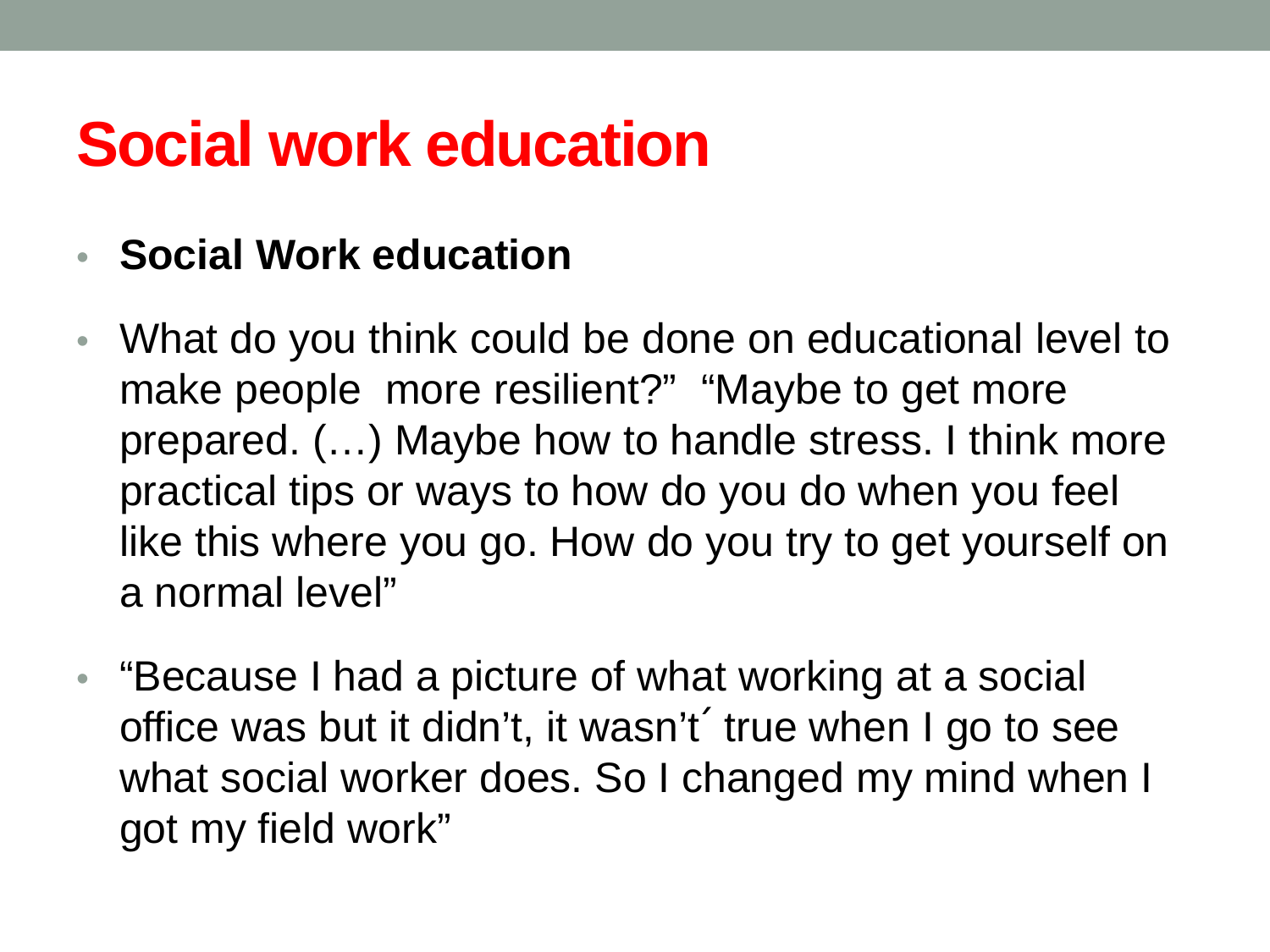# **Social work education**

- **Continuing/additional training**
	- important (reinvigorating), but not enough
	- limits and obstacles (it helps but does not solve all the problems)
- The [team] with a high turnover did not get any education in order to improve their work, not even supervision. In the [low turnover] other they got a lot of education, could attend courses, and was supervised. And they were very proud about their work, where as the others said they did lots of mistake. )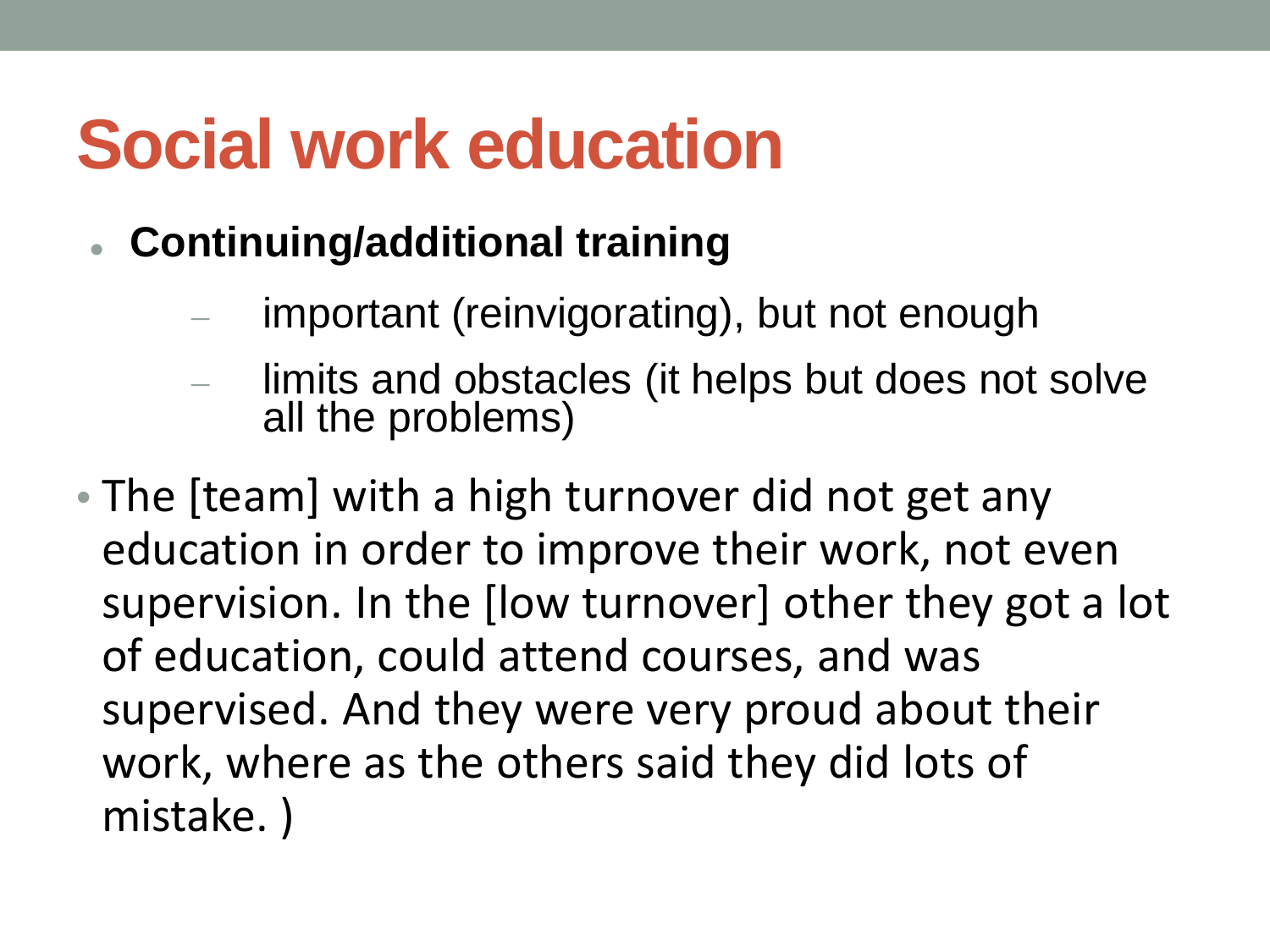### **Conclusions…**

Resilience in social work is a complex amalgamation of:

- Personal- hopes and dreams, esteem and worth, satisfaction, power, passion, politics
- Professional- a sense of professional identity fit, capacity to be creative and recognised, pride
- Organisational support, supervision, structure, work load, influence, etc.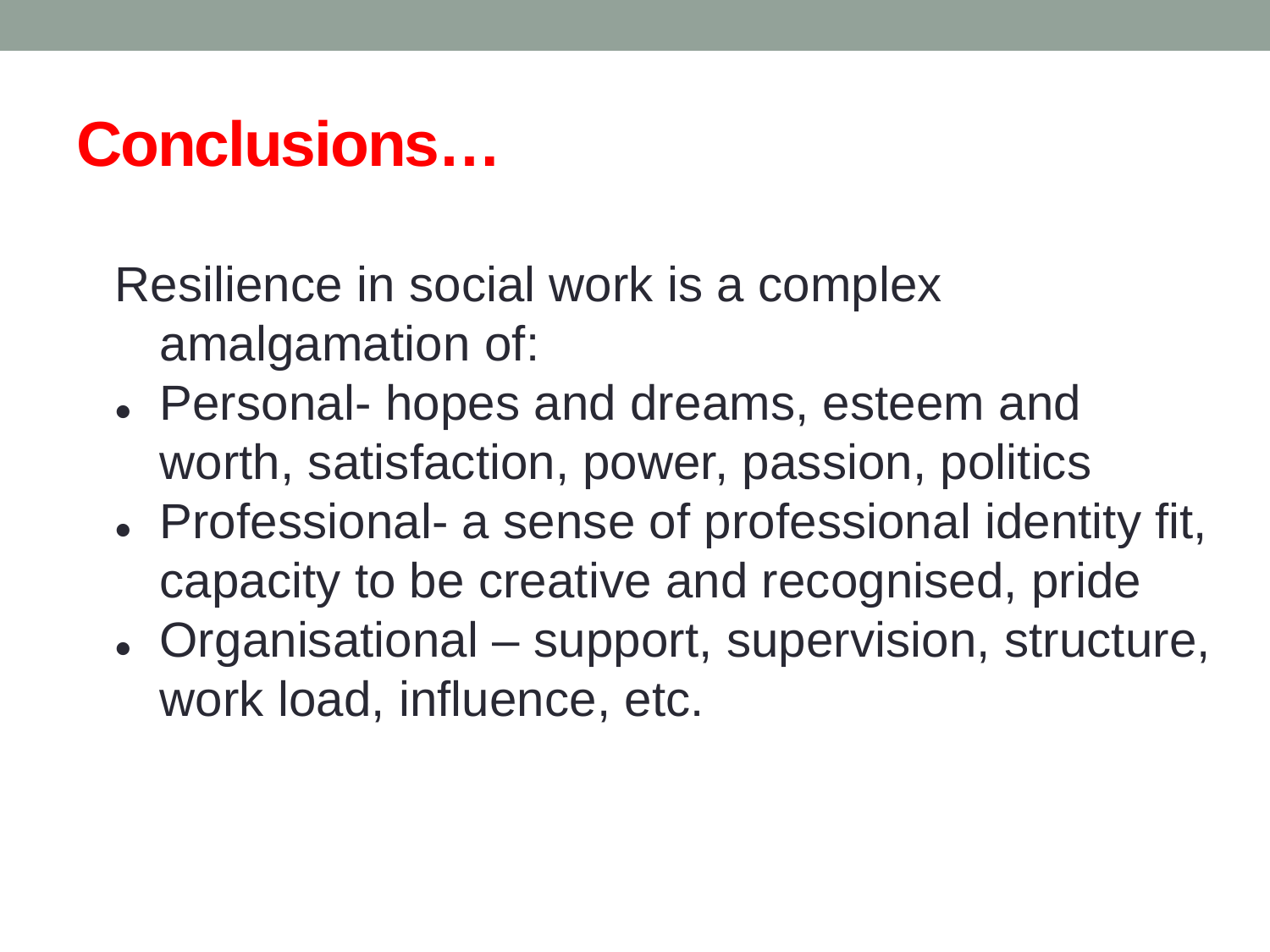## **Conclusion**

- Educational for use of self, expectations as well as knowledge of/ in social work; courses and further education
- Relational informal networks, friends, peers, professional networks

(refs on request)